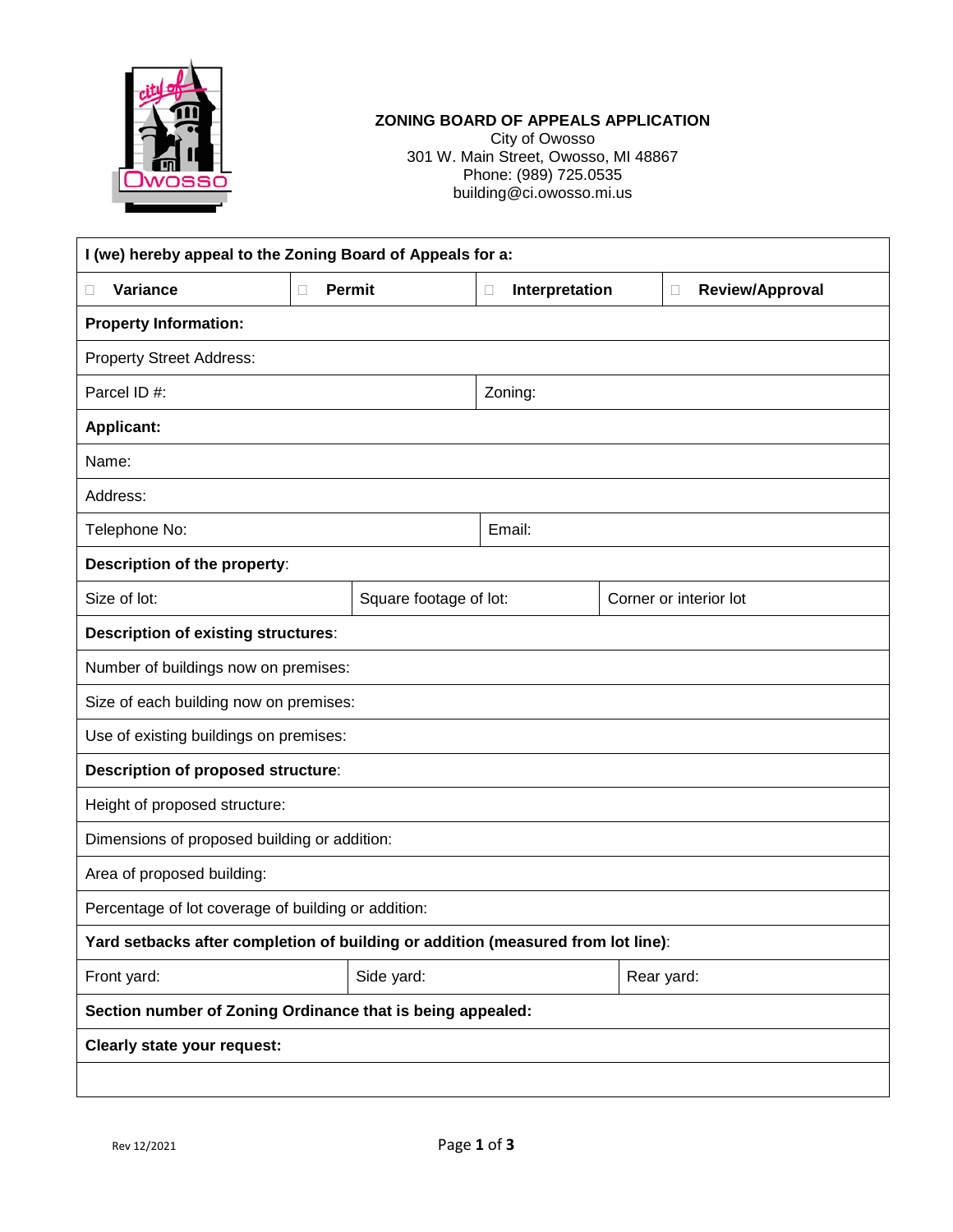| <b>Required attachments:</b>                                                                                                                                                                              |  |  |  |  |  |  |
|-----------------------------------------------------------------------------------------------------------------------------------------------------------------------------------------------------------|--|--|--|--|--|--|
| Site plan, plus a digital copy<br>1.                                                                                                                                                                      |  |  |  |  |  |  |
| Description of site (plat numbers and/or legal description)<br>❖                                                                                                                                          |  |  |  |  |  |  |
| Area of site (in square feet or acres)<br>❖                                                                                                                                                               |  |  |  |  |  |  |
| Dimensions on all property lines, setbacks, etc.<br>❖                                                                                                                                                     |  |  |  |  |  |  |
| Location of all existing and proposed structures on subject property<br>❖                                                                                                                                 |  |  |  |  |  |  |
| Location of all existing structures within 100' of subject property<br>※                                                                                                                                  |  |  |  |  |  |  |
| Location of all existing and proposed drives, turning lanes, parking areas, number of parking spaces,<br>❖                                                                                                |  |  |  |  |  |  |
| greenbelt screening and walls                                                                                                                                                                             |  |  |  |  |  |  |
| * Location and right-of-way widths of all abutting streets and alleys                                                                                                                                     |  |  |  |  |  |  |
| ❖ Loading and unloading areas                                                                                                                                                                             |  |  |  |  |  |  |
| <b>Completed application</b><br>2.                                                                                                                                                                        |  |  |  |  |  |  |
| Description of how the requested variance meets all of the nine (9) Facts of Findings<br>3.                                                                                                               |  |  |  |  |  |  |
| The Board shall have the power to authorize, upon an appeal, specific variances from such requirements as lot                                                                                             |  |  |  |  |  |  |
| area and width regulations, building height regulations, yard and depth regulations, and off-street parking and                                                                                           |  |  |  |  |  |  |
| loading space requirements provided it finds that ALL of the basic conditions described below, and as stated in                                                                                           |  |  |  |  |  |  |
| Section 38-504(3)a.1-9 can be satisfied.                                                                                                                                                                  |  |  |  |  |  |  |
| Basic conditions. In order to qualify for a variance, the applicant must show that a variance:<br>а.                                                                                                      |  |  |  |  |  |  |
| 1. Will not be contrary to the public interest or to the intent and purpose of this chapter                                                                                                               |  |  |  |  |  |  |
| 2. Shall not permit the establishment within a district of any use which is not permitted by right within that                                                                                            |  |  |  |  |  |  |
| zone district, or any use or dimensional variance for which a special land use permit is required.                                                                                                        |  |  |  |  |  |  |
| Is unique and not shared with other property owners<br>3.                                                                                                                                                 |  |  |  |  |  |  |
| Will relate only to property that is under control of the applicant.<br>4.                                                                                                                                |  |  |  |  |  |  |
| Is applicable whether compliance with the strict letter of the restrictions governing area, setbacks,<br>5.                                                                                               |  |  |  |  |  |  |
| frontage, height, bulk or density would unreasonably prevent the owner from using the property for a                                                                                                      |  |  |  |  |  |  |
| permitted purpose or would render conformity with such restrictions unnecessarily burdensome.                                                                                                             |  |  |  |  |  |  |
| Was not created by action of the applicant (not self-created).<br>6.                                                                                                                                      |  |  |  |  |  |  |
| Will not impair an adequate supply of light and air to adjacent property or unreasonably increase the<br>7.<br>congestion of public streets or increase the danger of fire or endanger the public safety. |  |  |  |  |  |  |
| 8. Will not cause a substantial adverse effect upon property values in the immediate vicinity or in the<br>district in which the property of the applicant is located.                                    |  |  |  |  |  |  |
| Is applicable whether a grant of the variance applied for would do substantial justice to the applicant as<br>9.                                                                                          |  |  |  |  |  |  |
| well as to other property owners in the area, or whether a lesser relaxation than that applied for would                                                                                                  |  |  |  |  |  |  |
| give substantial relief to the owner of the property involved and be more consistent with justice to other                                                                                                |  |  |  |  |  |  |
| property owners.                                                                                                                                                                                          |  |  |  |  |  |  |
| Special conditions: When all of the basic conditions can be satisfied a variance may be granted<br>b.                                                                                                     |  |  |  |  |  |  |
| when any one (1) of the following special conditions can be clearly demonstrated:                                                                                                                         |  |  |  |  |  |  |
| The board may specify, in writing, such conditions regarding the character, location, and other features                                                                                                  |  |  |  |  |  |  |
| that will, in its judgment, secure the objectives and purposes of this chapter. The breach of any such                                                                                                    |  |  |  |  |  |  |
| condition shall automatically invalidate the permit granted.                                                                                                                                              |  |  |  |  |  |  |
| Each variance granted under the provisions of this chapter shall become null and void unless:<br>2.                                                                                                       |  |  |  |  |  |  |
| The construction authorized by such variance or permit has been commenced within six (6)<br>i.                                                                                                            |  |  |  |  |  |  |
| months after the granting of the variance and proceeds to completion in accordance with the                                                                                                               |  |  |  |  |  |  |
| terms of the variance;                                                                                                                                                                                    |  |  |  |  |  |  |
| The occupancy of land, premises, or buildings authorized by the variance has taken place<br>ii.                                                                                                           |  |  |  |  |  |  |
| within one (1) year after the granting of the variance.                                                                                                                                                   |  |  |  |  |  |  |
| 3. No application for a variance which has been denied wholly or in part by the board shall be resubmitted                                                                                                |  |  |  |  |  |  |
| for a period of one (1) year from the date of the last denial, except on the grounds of newly discovered                                                                                                  |  |  |  |  |  |  |
| evidence or proof of changed conditions found upon inspection by the board to be valid.                                                                                                                   |  |  |  |  |  |  |
| In granting or denying a variance, the board shall state the findings of fact upon which it justifies the action.                                                                                         |  |  |  |  |  |  |
| Narrative demonstrating why a variance is being sought<br>4.                                                                                                                                              |  |  |  |  |  |  |
| 5.<br><b>Required fee</b>                                                                                                                                                                                 |  |  |  |  |  |  |
| \$400<br>Commercial                                                                                                                                                                                       |  |  |  |  |  |  |
|                                                                                                                                                                                                           |  |  |  |  |  |  |